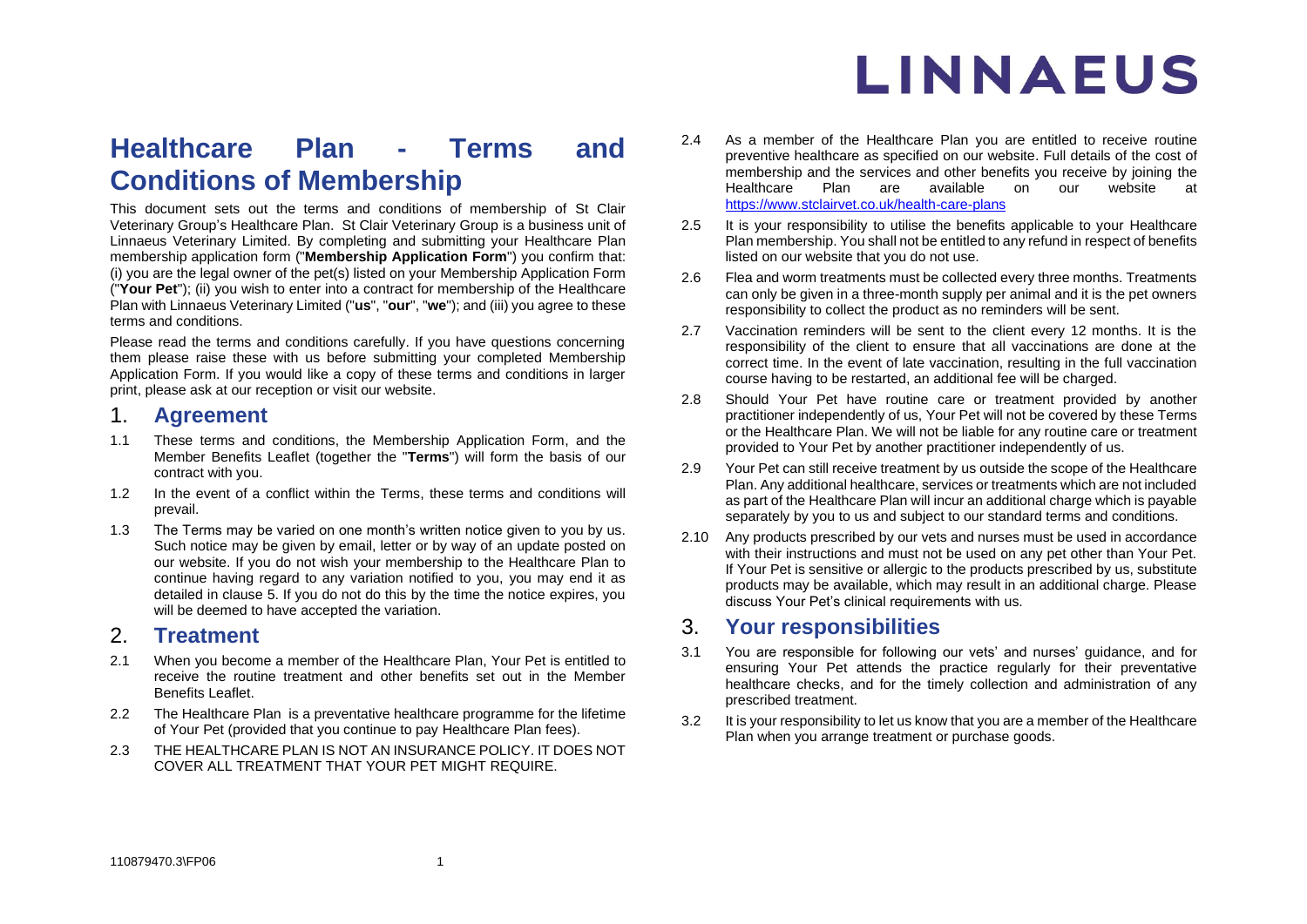## 4. **Membership, Fees and Fee increases**

### **Payments**

- 4.1 To be a member of the Healthcare Plan you must pay the monthly Healthcare Plan fee for each of Your Pets.
- <span id="page-1-0"></span>4.2 Your Healthcare Plan membership fees can either be paid:
	- 4.2.1 by direct debit on a monthly basis; or
	- 4.2.2 annually in advance, in full, at a St Clair Veterinary Group practice
- <span id="page-1-1"></span>4.3 If you pay your Healthcare Plan membership fees annually, we will contact you and invite you to renew for a further year towards the end of your existing year or you may approach the practice directly to renew. On renewal you can pay in accordance with clause [4.2](#page-1-0) and either set up a monthly direct debit or pay annually in advance at the then current Healthcare Plan rates. If you do not pay in advance of the expiry of your existing year, your Healthcare Plan membership will automatically terminate at the end of your existing year.

#### **Direct Debit**

- 4.4 Unless you make an annual payment in accordance with clause [4.2.2,](#page-1-1) your monthly membership fees will be collected by Direct Debit.
- 4.5 For the avoidance of doubt, your contract is with us.
- 4.6 If you have any queries in relation to the administration of your Direct Debit then please contact 01592 599500 or email [reception@stclairvet.co.uk](mailto:reception@stclairvet.co.uk)

#### **Alteration of monthly fees and categories**

- 4.7 The Healthcare Plan monthly fee will be reviewed and may be subject to increase at regular review intervals. If you pay annually you will be notified of the following year's price when you come to renew your membership at the end of your existing year.
- 4.8 Your Healthcare Plan monthly fee or the price you are quoted for an annual renewal may also change upon Your Pet reaching different age and weight thresholds, as set out on our website at [https://www.stclairvet.co.uk/health](https://www.stclairvet.co.uk/health-care-plans)[care-plans](https://www.stclairvet.co.uk/health-care-plans) .
- 4.9 If you pay your Healthcare Plan fees monthly and we change your Pet's monthly fees, you will be given at least 30 days' written notice. If you do not agree to the change, you can terminate your contract for the Healthcare Plan membership in accordance with clause [5.](#page-2-0) Where you choose to pay annually and we notify you of a change to the annual charge for the upcoming year, you are free to not renew.
- 4.10 Should there be a decrease in your Healthcare Plan monthly fee or variation in the discount available to you, your Direct Debit will be changed at the next available Direct Debit payment date.
- 4.11 Where you are given notice of an increase in your Healthcare Plan monthly fee, your Direct Debit will be changed at the end of the notice period, unless you cancel your membership in accordance with clause [5.](#page-2-0)
- <span id="page-1-2"></span>4.12 If you need to change your bank details or any collection dates please contact St Clair Veterinary Group on 01592 599500 or email [reception@stclairvet.co.uk](mailto:reception@stclairvet.co.uk) four working days prior to the due date for collection. You will not be charged for the changes stated in this clause [4.12.](#page-1-2) **Renewal**
- 4.13 Where you pay monthly, your Healthcare Plan membership is a rolling membership for Your Pet and no renewal fee will apply (although we may increase the price from time to time as described above). Your membership and monthly fees will continue to be payable monthly until your Healthcare Plan membership is ended.
- 4.14 Where you pay annually, you will be quoted a new price for an annual renewal at the end of your then current year.

#### **Non-payment**

- 4.15 If we are unable to collect your monthly payment we will inform you accordingly and attempt to collect the payment from your account within 10 days. You will be charged a £10 administration fee if any of your Direct Debit instalments is returned unpaid. Your Healthcare Plan membership will be terminated if you default on three successive payments.
- 4.16 If you cancel your Direct Debit for any reason at anytime, we will treat our contract with you as terminated.
- 4.17 If your Healthcare Plan membership is cancelled automatically because of failed direct debits, or if you cancel your Direct Debit for any reason, your account will be reviewed and you will be charged the full price of any products and services received during the course of your membership, minus any membership fees received to date.
- 4.18 We reserve the right to suspend membership if you have any outstanding debt with us for any treatment or medication outside of the Healthcare Plan that is more than seven days overdue. Your membership will be reactivated once payment of the debt is made in full.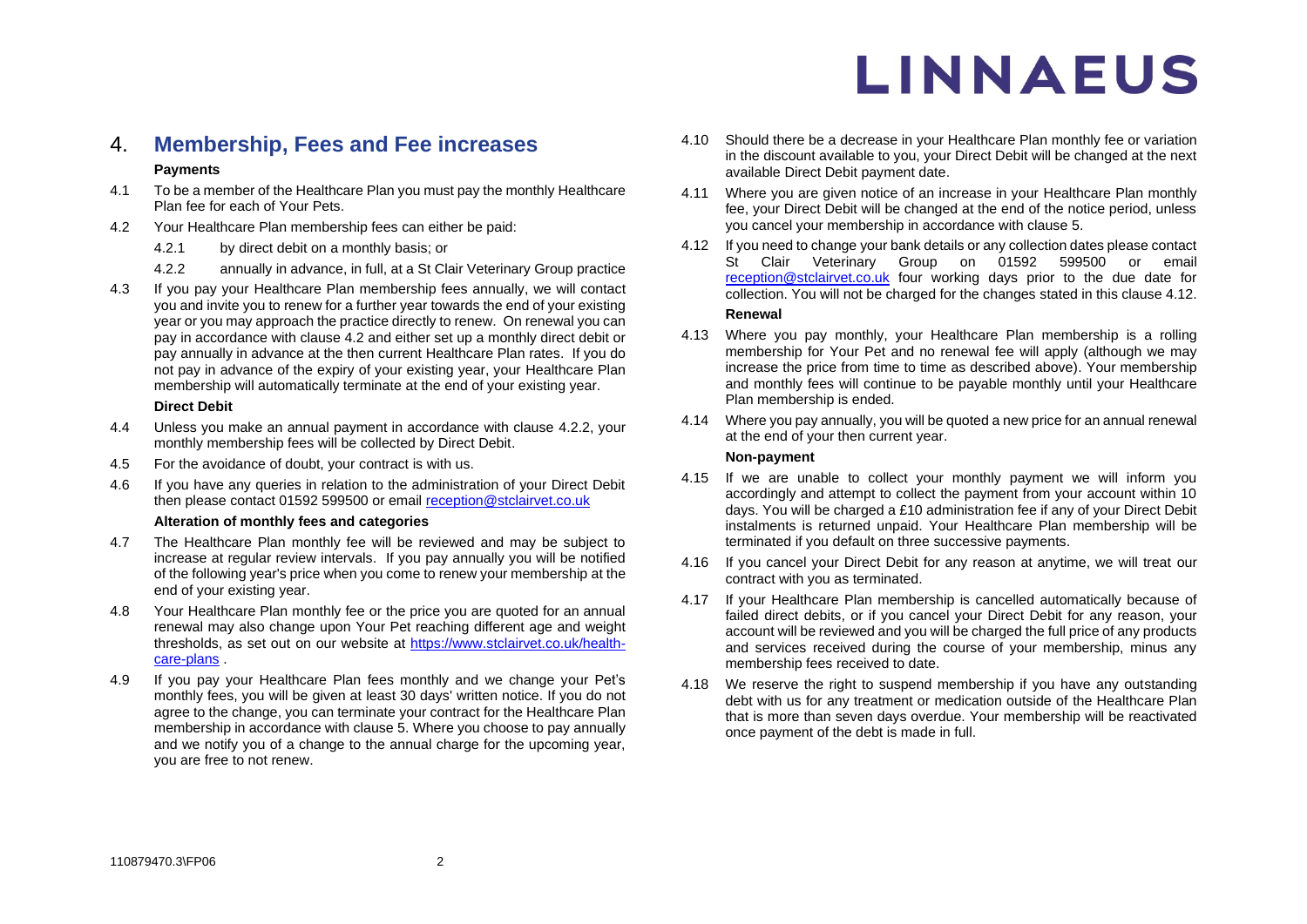#### **Deceased/Rehomed Pets**

4.19 In the event Your Pet dies or you rehome Your Pet, your membership will be cancelled as soon as reasonably practicable subject to you notifying us of the same. In such instances we will credit or debit you as appropriate to reflect your membership cancelling.

## <span id="page-2-0"></span>5. **Ending our agreement / cancelling your membership**

- 5.1 You may cancel your membership at any time upon one month's written notice to us following expiry of a minimum term of 12 months from the date that Your Pet joined the Healthcare Plan.
- <span id="page-2-1"></span>5.2 Upon cancellation we will review your account and, where applicable, we may charge you retrospectively the full price of any products and services received in the period between the joining date and the cancellation date (at the full list price which can be obtained by contacting [reception@stclairvet.co.uk](mailto:reception@stclairvet.co.uk) and/or provided to you at the time of registration), minus any membership fees received to date. You will also be liable for the costs of all services and products supplied which were not covered by Healthcare Plan benefits and which are still outstanding to be paid.
- 5.3 If you pay for your fees annually in advance in accordance with clause [4.2.2](#page-1-1) and you terminate your membership part way through the year, you will not receive a refund for the remainder of the year for which the Healthcare Plan membership applied and will remain liable for all additional payments outlined at clause [5.2](#page-2-1) above.
- 5.4 We reserve the right to terminate your membership by giving you one month's written notice, for any reason that we consider reasonable and necessary.
- 5.5 Unpaid bills relating to your membership fees may be referred to a third party debt collection agency.
- 5.6 We reserve the right to refuse applications for Healthcare Plan membership and its benefits.

### 6. **Complaints**

Should you ever have cause to complain about the service you receive, please follow the practice's normal complaints procedure (available on request by contacting St Clair Veterinary Group, 2 Pottery Street, Kirkcaldy, Fife, KY1 3ET or calling 01592 599500).

## 7. **How we use your information**

Your privacy and personal information are important to us. Any personal information that you provide to us will be dealt with in line with our Privacy Policy, which is accessible on the following website at <https://www.mars.com/privacy-policy-us> and explains what personal information we collect from you, how and why we collect, store, use and share such information, your rights in relation to your personal information and how to contact us and supervisory authorities if you have a query or complaint about the use of your personal information.

### 8. **General**

- 8.1 All notices given to us under the provisions of these Terms must be in writing and sent to Friars Gate, 1011 Stratford Road, Shirley, West Midlands, B90 4BN, UK. When we write to you by post, we will use the address most recently provided.
- 8.2 For the purposes of the Contracts (Rights of Third Parties) Act 1999 this agreement is not intended to, and does not, give any person who is not a party to it any right to enforce any of its provisions.
- 8.3 We shall only be liable for any loss or damage suffered by you which is a reasonably foreseeable consequence of a breach of these Terms. Any treatment received, services rendered, or medicines dispensed to you by us will be handled in accordance with and subject to our standard terms and conditions (available on request).
- 8.4 For the avoidance of doubt we have absolute discretion as to the medications and treatments provided as part of the Healthcare Plan.
- 8.5 Your membership to the Healthcare Plan is not transferrable.
- 8.6 These Terms are governed by the laws of England. The courts of England shall have exclusive jurisdiction over any claim or dispute arising under the Terms.

#### **The Direct Debit Guarantee**



- o This Guarantee is offered by all banks and building societies that accept instructions to pay Direct Debits.
- o If there are any changes to the amount, date or frequency of your Direct Debits we will notify you 10 working days in advance of your account being debited or as otherwise agreed. If you request us to collect a payment,